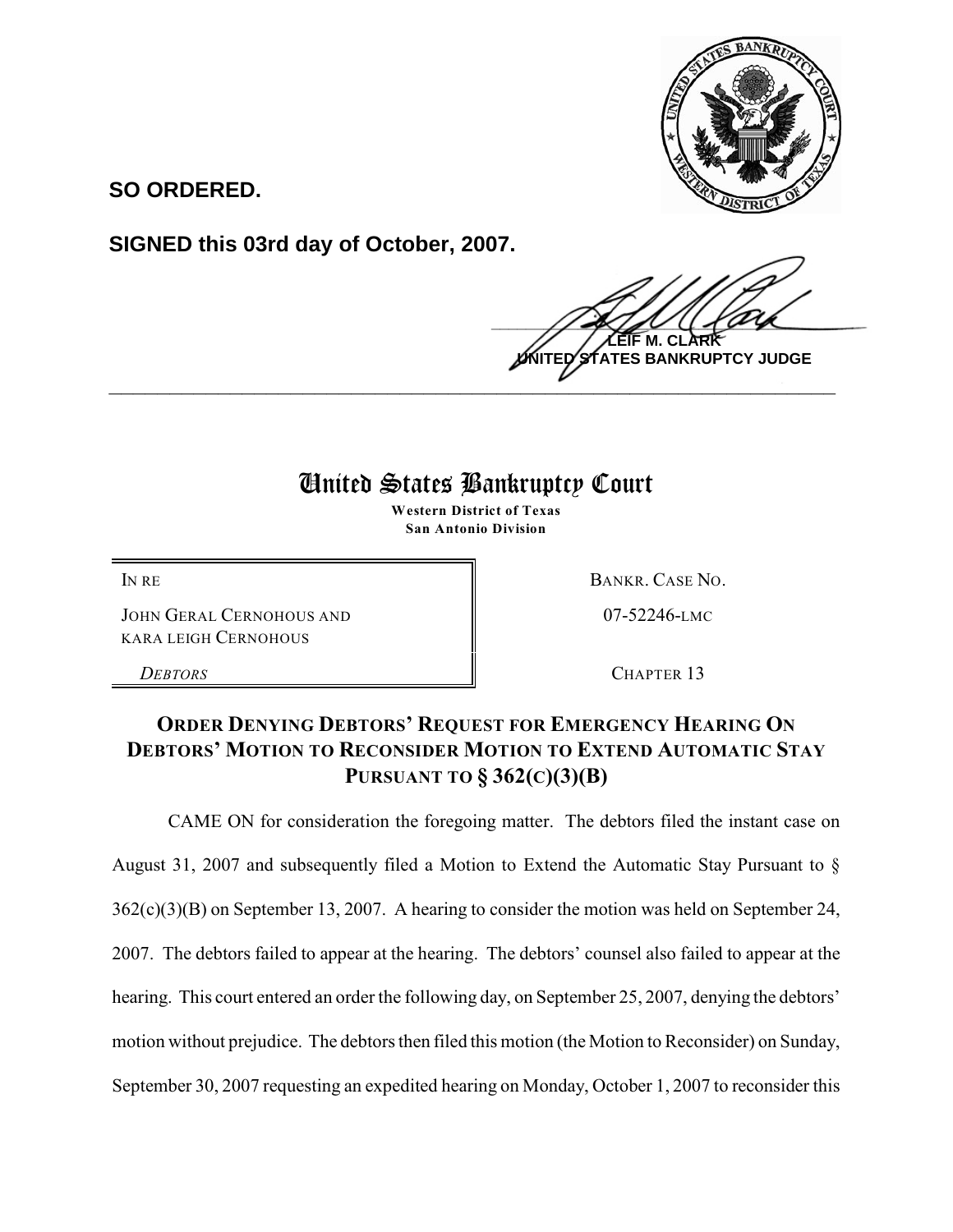court's previous order.

Federal Rule 59(e), made applicable to bankruptcy procedure by Bankruptcy Rule 9023, allows parties to seek reconsideration of court orders by filing and serving a written motion within 10 days of the order. *See* Fed. R. Civ. P. 59(e); Fed. R. Bankr. P. 9023. A court may amend or alter a previous judgment or order only when the movant establishes some manifest error of law or fact justifying such an amendment. *See Waltman v. Int'l Paper Co.,* 875 F.2d 468, 473 (5th Cir. 1989) (citing *Keene Corp. v. Int'l Fidelity Ins. Co.,* 561 F. Supp. 656, 665 (N.D. Ill. 1982), *aff'd by* 735 F.2d 1367 (7th Cir. 1984)). In Rule 59(e) motions, the movant bears the burden of establishing the manifest error in the order and cannot raise arguments which could, and should have, been argued before the order was entered. *See Rosenzweig v. Azurix Corp.,* 332 F.3d 854, 863-64 (5th Cir. 2003) (citations omitted).

Because the debtors filed this Motion to Reconsider on September 30, 2007—within 10 days of this court's order dated September 25, 2007—this court shall treat the motion as one filed under Federal Rule 59(e) and Bankruptcy Rule 9023. *See Abraham v. Aguilar (Matter of Aguilar),* 861 <sup>1</sup> F.2d 873, 875 (5th Cir. 1989); *see also Stangel v. U.S. (In re Stangel),* 68 F.3d 857, 859 (5th Cir. 1995). The debtors assert, in their Motion to Reconsider, that "[a]n emergency exists" because the automatic stay will terminate on the thirtieth day after the debtors' bankruptcy case was filed—incidentally, the same day the debtors ask this court to schedule the expedited hearing on the Motion to Reconsider. No other grounds are asserted. This court previously set a hearing on the debtors' motion for an extension of the automatic stay for September 24, 2007. After both the debtors and their counsel failed to appear at that hearing, this court denied the motion without

 $<sup>1</sup>$  Similar motions filed more than 10 days after the entry of an order are handled under the stricter standards of</sup> Rule 60(b), requiring some demonstration of excusable neglect or fraud. *See Matter of Colley,* 814 F.2d 1008, 1010 (5th Cir. 1987); *see also In re Stangel,* 68 F.3d at 859; *see* Fed. R. Civ. P. 60(b); Fed. R. Bankr. P. 9024.